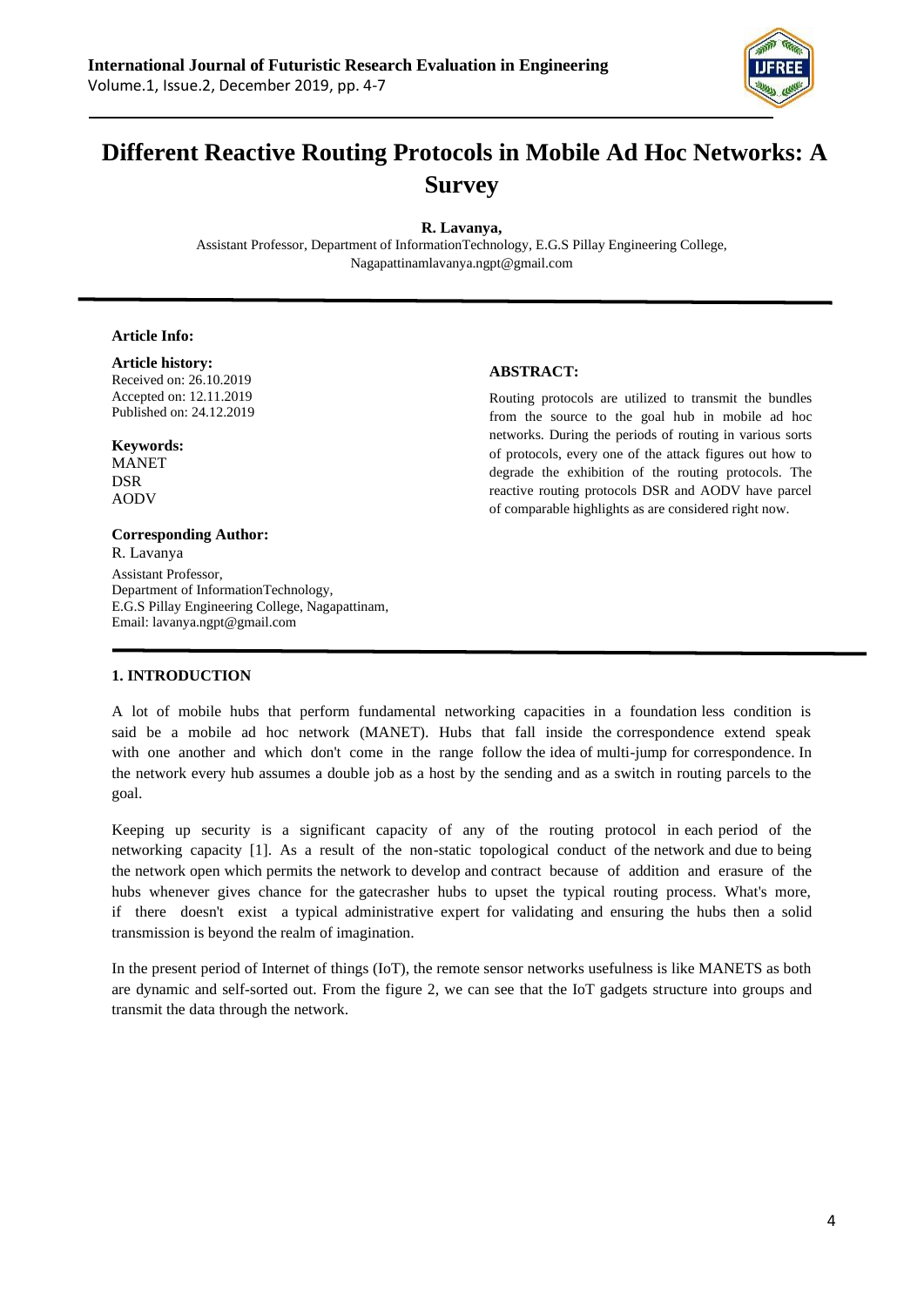



Figure 1. MANET

Right now plan of the examination is to contemplate the different reactive routing protocols in MANETS and break down the dangers and sorts of attacks in the routing protocols. The explanations behind security dangers are read for giving an answer for address the difficulties of security in the network and do ordinary network tasks in a verified manner. The proposed approach will be utilized to upgrade the current reactive routing protocols by considering triple factor to improve security in while the network capacities are done.

# **DIFFERENT ALGORITHM FOR SECURITY IN MANET**

The following is the summary of various routing protocols based on their behavior designed for MANETS [5-9]. These protocols can be categorized as follows.

| <b>Behaviour based Routing Protocols</b> |                           |                         |
|------------------------------------------|---------------------------|-------------------------|
| <b>Proactive Protocols</b>               | <b>Reactive Protocols</b> | <b>Hybrid Protocols</b> |

# Figure 2 Routing Protocols

The scientist conveys the exploration with the investigation of reactive routing protocols and the attacks on them. The working functionalities of every one of these reactive routing protocols [10] are abridged as follows.

# **3. REACTIVE ROUTING PROTOCOLS**

#### **3.1 Dynamic Source Routing Protocol**

The DSR protocol imparts by following two stages in particular course disclosure and upkeep [11]. The routing data is put away while the parcels are sent. At the point when a bundle lands at a hub, it first checks its reserve to guarantee that the course for the goal hub is accessible as it keeps up the data of the as of late utilized courses. When there are numerous courses to the goal then a most brief course with less bounce tally is chosen. Due to the dynamic changes in the topology, there is an opportunity of courses being broken in the course upkeep stage still it guarantees that the bundle is securely transmitted to the objective. There are two kinds of bundles gliding among source and goal as course demand (RREQ) and course answer (RREP).

# **3.2 Ad Hoc on Demand Distance Vector Protocol**

The usefulness of AODV protocol is clarified in [12]. The creators here proposed a new protocol utilizing AODV as the base protocol where a wellness work is utilized. The traditional AODV protocol has a solitary way from the source to the goal hub while in the proposed protocol, the creators utilized multipath. It is expressed that the highlights of both DSR and DSDV are consolidated. The creator clarifies the working of AODV protocol with two stages in them as course revelation and course upkeep. A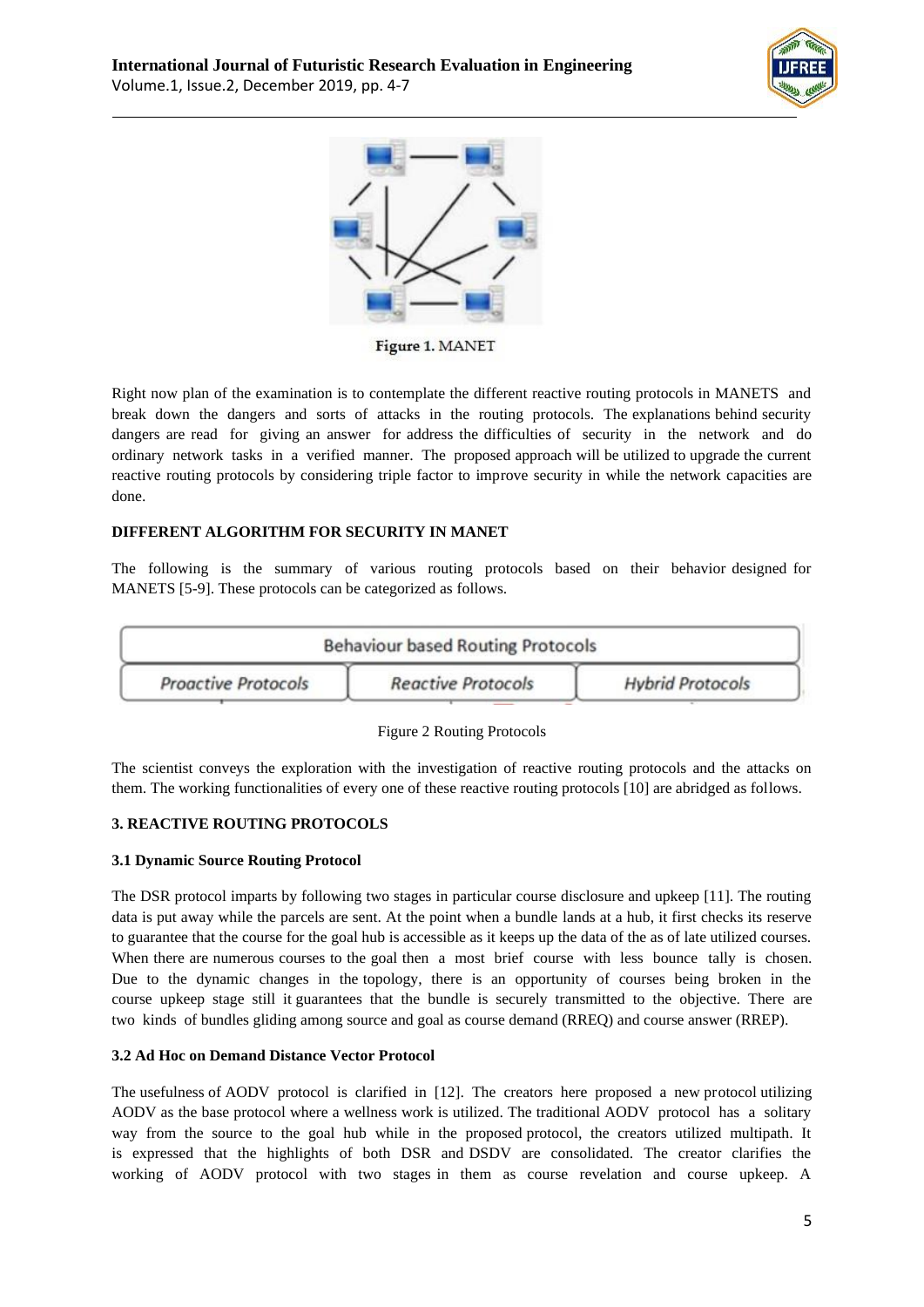

strategy to recognize the malevolent hub was disclosed so as to abstain from sending of the data to the malignant hub in the routing table. The arrangement given didn't force any overhead on the hubs in the network.

# **3.3Temporally Ordered Routing Algorithm**

The Temporally requested Routing Algorithm considers the connection inversion idea. This protocol doesn't permit the circles to happen [13]. There arethree stages right now: (a) Route creation occurs in first stage, (b) support of course occurs in second stage and (c) the end of invalid courses occur in third stage. Every one of these stages go in a sequential in order to securely transmit the bundles from source to goal.

#### **4 Associativity Based Routing**

The Associativity Based Routing (ABR) protocol is liberated from circles and has no comparable bundles. Additionally no deadlock happens right now. It centers around course life span. As there are not very many broken correspondence joins and less requirement for recreation of the courses the overhead included is less. An improved form of ABR was to upgrade the data transmission and request to decrease the overhead dependent on the position data was proposed. It was presumed that the way arrangement time was long for the courses which gave an extension for the future research to improve the ABR Protocol.

# **3.5 Signal Stability-based Adaptive Routing Protocol**

The working of SSR routing protocol expresses that the enormous routing tables are not required for routing [15]. The network won't be blocked with the control messages. From every one of the attacks, this protocol is inclined to a risk called disavowal of administration attack. The Signal Stability Table keeps up the neighboring hub's sign's quality. The creators reproduced the protocol in OmNet and a measurement known as CPU utilization was considered to quantify the exhibition. It demonstrated that when there are malignant hubs the use of CPU was more than without noxious hubs.

#### **4. Conclusion and Future Enhancements**

The proposed coordinated methodology at each hub improves the throughput with low network overhead even in nearness of malevolent hubs. The dynamic conduct of the hubs may transform into noxious or once in a while apologize from being malevolent. Further these protocols can be recreated by making this design as a piece of the routing procedure, which will be done as our next after research.

#### **REFERENCES**

[1] Senthilkumar P., Baskar M. and SaravananK., "A Study on Mobile Ad-Hock Networks (MANETS)", JMS, Vol. No.1, Issue No.1, September 2011.

[2]Biswas and Md. Liaqat Ali, "Security threats in Mobile Ad-Hoc Network", Master Thesis, Blekinge Institute of Technology" Sweden, 22nd March 2007.

[3]S.Ganesan, B.Loganathan "A Survey of Ad-Hoc Network: A Survey" International Journal of Computer Trends and Technology (IJCTT) –volume 4 Issue 8–August 2013.

[4]Sangeeta Kurundkar, ApoorvaMaidamwar, "An Improved AODV Routing Protocol For Mobile Ad-Hoc Networks", International Journal of Advanced Research in Electrical,Electronics and Instrumentation Engineering Vol. 2, Issue 7, July 2013.

[5]R. Singh, R. Joshi, M. Singhal, "Analysis of Security Threats and Vulnerabilities in Mobile Ad Hoc Network (MANET)" International Journal of Computer Applications, Volume 68–No.4, April 2013.

[6]Cha, S.H. A Survey of Greedy Routing Protocols for Vehicular Ad Hoc Networks. Smart Comput. Rev. 2002, 2, 125–137